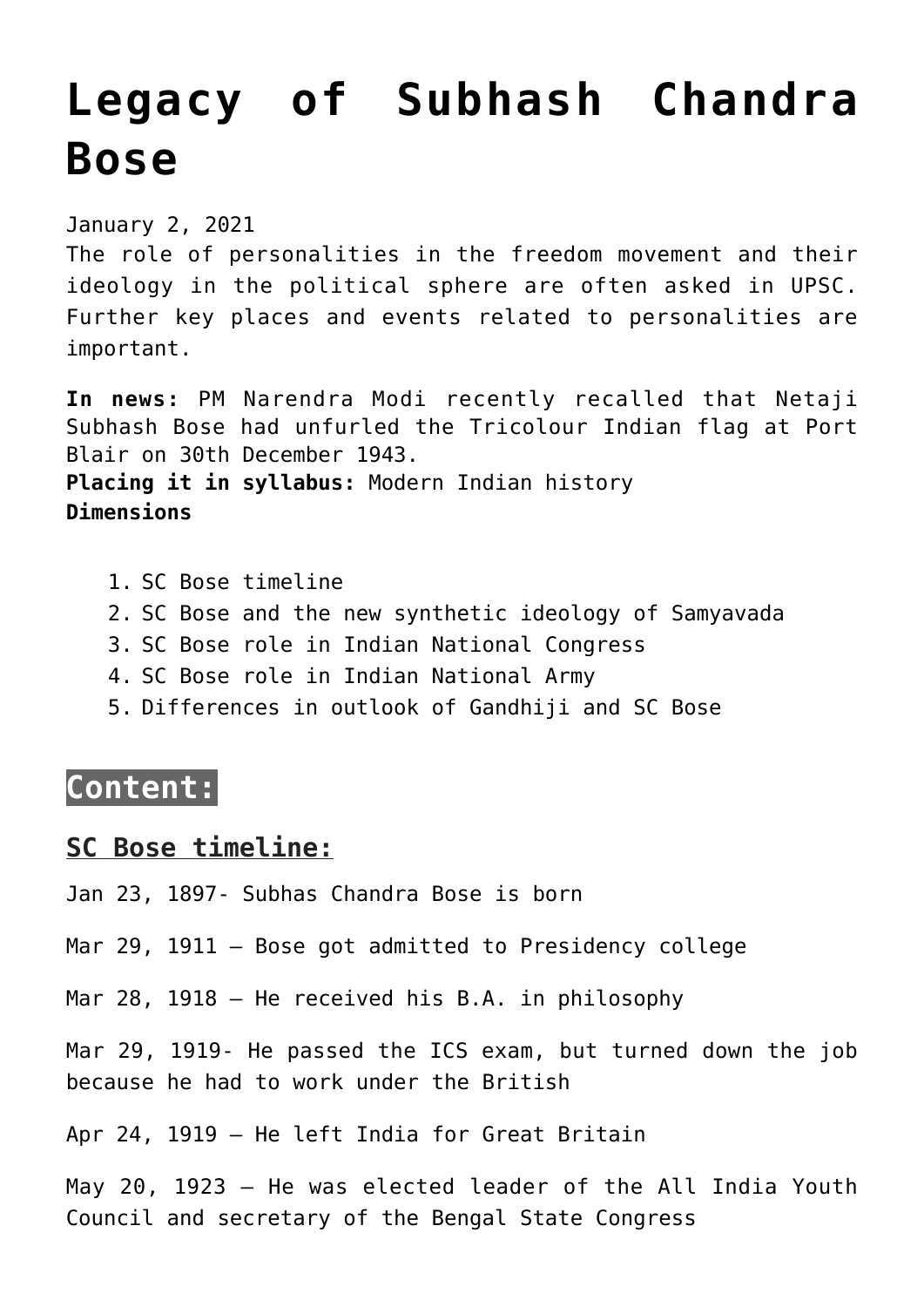Sep 14, 1925 – Bose was arrested

Mar 30, 1927 – He got released from prison and began working with Nehru

May 28, 1930 – Bose became mayor of Calcutta

Feb 28, 1938 – Bose accepted nomination as the INC presidential candidate

Oct 8, 1939 – He organised the All India Forward Bloc

Jan 19, 1941 – Bose escaped from India after it becomes hostile towards him

Aug 18, 1945 – Subhas Chandra Bose disappeared.

Bose was announced to have died in a plane crash on the way to Taiwan, but this has been hotly disputed and never confirmed.

# **SC Bose and the new synthetic ideology of Samyavada:**

- Netaji Bose, by his own admission in his book, **"Indian Struggle",** (published in 1935) believed India needed a political system that was a **mix of fascism and communism** – which he called samyavad.
- He made a special trip to Rome in 1935 to present a copy of his book to Italian dictator Benito Mussolini, whom he greatly admired and whose ideals he would follow for the rest of his life.
- Bose's reactionary views had naturally brought him into conflict with the pacifist leaders of Congress, most notably Mahatma Gandhi and Pandit Nehru much earlier.
- As early as 1930, in his inaugural speech as mayor of Calcutta, he had first time expressed his support for a fusion of socialism and fascism.
- In years that followed he would occasionally modify this radical doctrine, but would never abandon it entirely.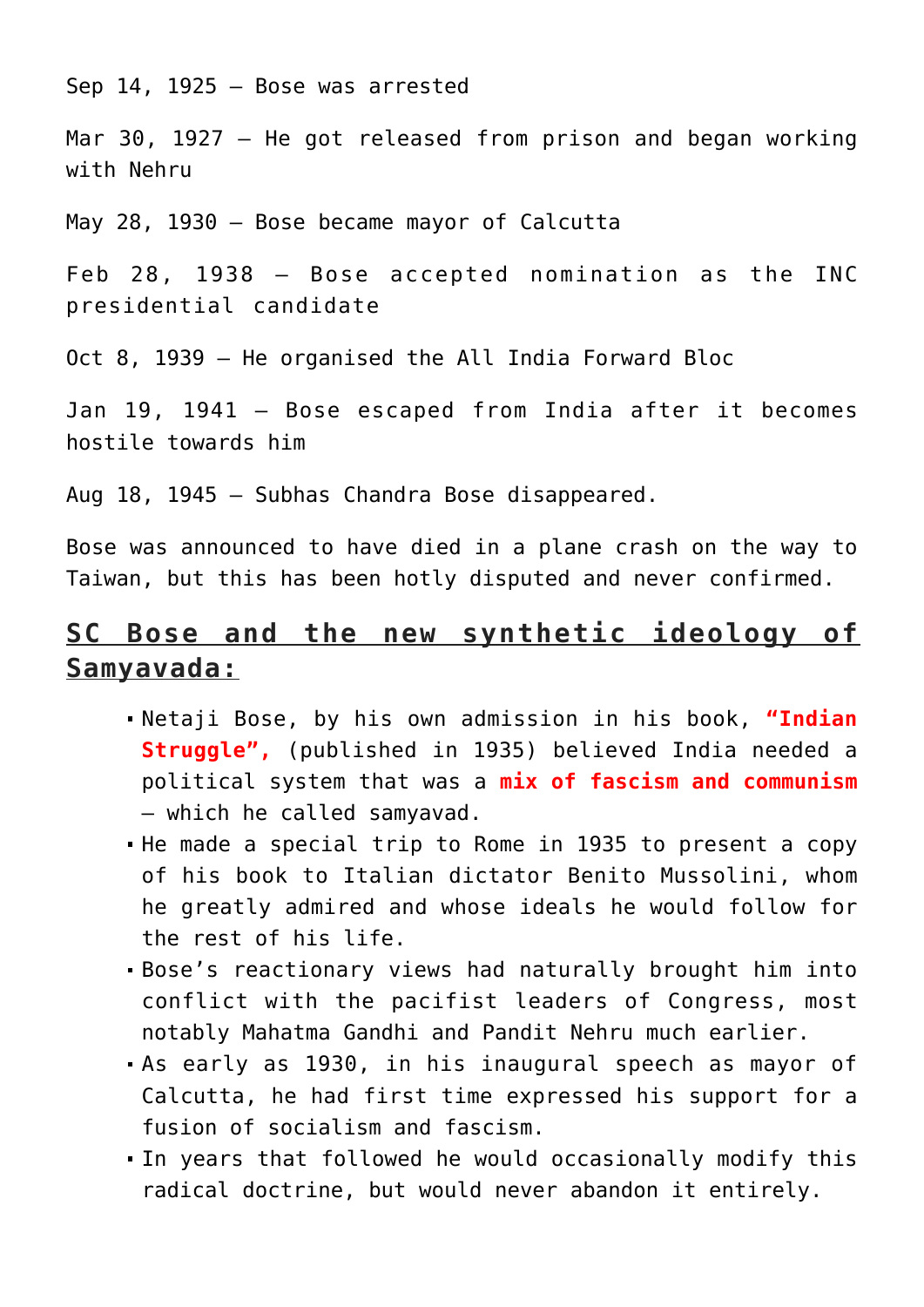- In late 1944, in a speech to students at Tokyo University, he asserted that *"India must have a political system of an authoritarian character that should be a synthesis between National Socialism and Communism."*
- According to him, both Communism and Fascism believed in the supremacy of the State over the individual, denounced parliamentary democracy, believed in party rule and in the ruthless suppression of all dissenting minorities and a planned industrial reorganisation of the country.
- These common traits will form the basis of the new synthesis of 'Samyavada' which means literally 'the doctrine of synthesis or equality'.
- The Samyavada or doctrine of synthesis leads not only to socialism with due regard to national sentiment, but also it points to a **perfect balance between the material and the spiritual, between the East and the West, between the past and the present.**

His social outlook was also based on anti- communalism and an adherence to the principles of rationalism and atheism. He visualized Indian society beyond the hidebound traditionalist caste and religious identities and sought the emergence of a modernist Indian identity which is thoroughly placed in the spiritual heritage of India (influence of swami Vivekananda).

## **SC Bose role in Indian National Congress:**

- On return from England Subhash met Mahatma Gandhi and on his advice he came into contact with Chitta Ranjan Das.
- Subhas became his ardent disciple from 1921-25 and Bengal was his field of activities.
- He organised the congress party being attracted by the Non-cooperation movement.
- He along with Jawaharlal Nehru represented the left and progressive views inside congress.
- These two leaders became the symbol of change in the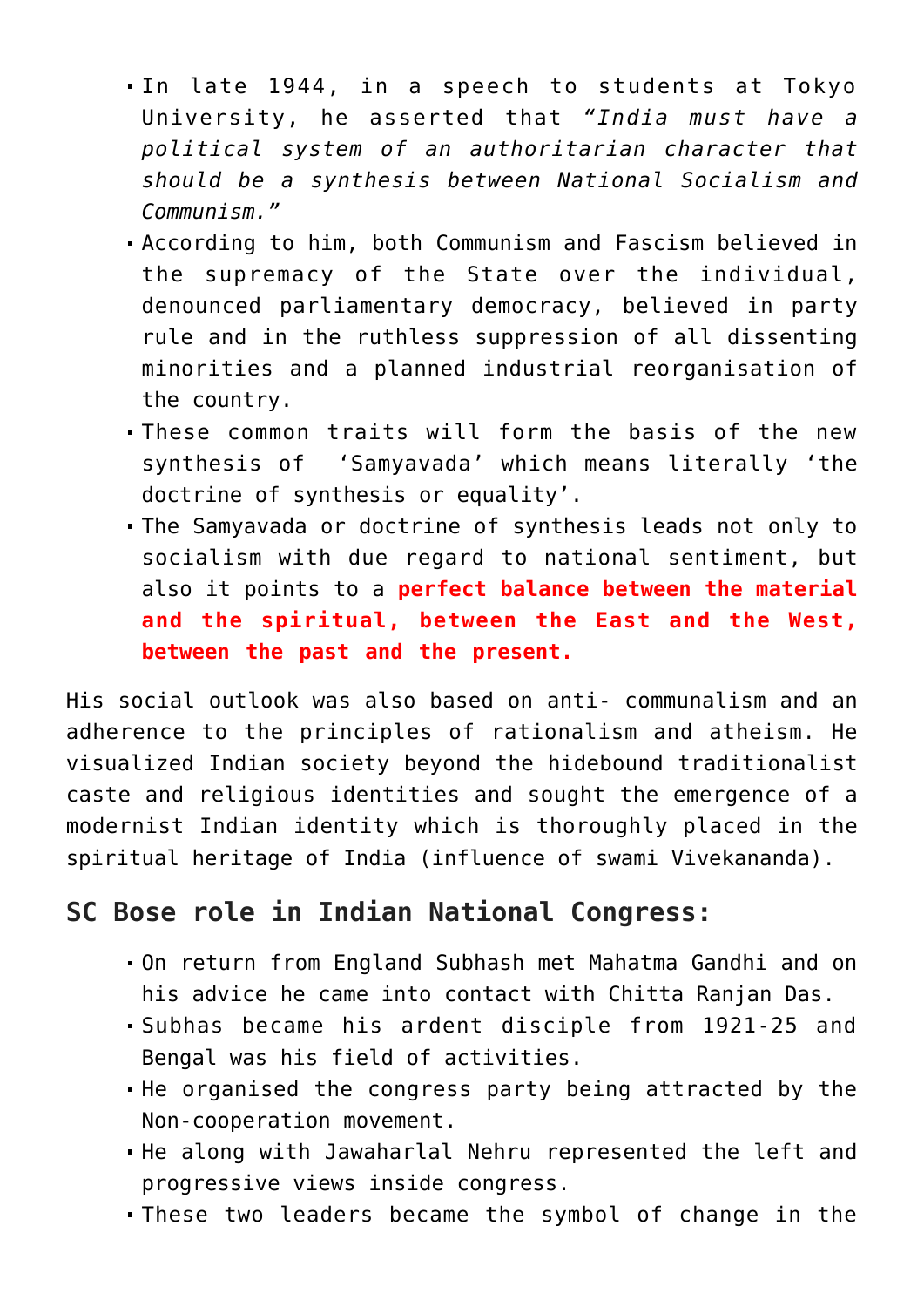congress.

- In 1928 he attended the Calcutta session of Indian National Congress.
- Subhash-Jawahar group first tested their strength that they opposed the official resolution moved by Mahatma Gandhi and secured 45% vote (the vote was on the dominion status to India and the opposition by Bose and Nehru was based on the idea of Purna Swaraj).
- However both Jawahar and Subash pushed through the Karachi resolution of 1931, which besides endorsing the Gandhi-Irwin pact included the principle of fundamental rights and national economic programme.
- The formation of congress socialist party in 1934 did not attract Subhash and Jawahar to its fold.
- They remained within congress and successfully pushed through progressive views.
- Subhash represented the young and extremist element in the congress and was elected its president in 1938 and again in 1939.
- He supported the extension of the nationalist movement to the princely states of India.
- The re-election of Subhash at the **Tripuri Session of congress** was against the expressed desire of Mahatma Gandhi.
- Later he resigned from the party and **formed his own political party, 'Forward Block'.**

## **SC Bose role in Indian National Army:**

- An important development in the struggle for freedom during the Second World War was the formation and activities of the **Azad Hind Fauj, also known as the Indian National Army (INA).**
- **Rash Behari Bose**, an Indian revolutionary who had escaped from India and had been living in Japan for many years, set up the Indian independence league with the support of Indians living in the countries of south-east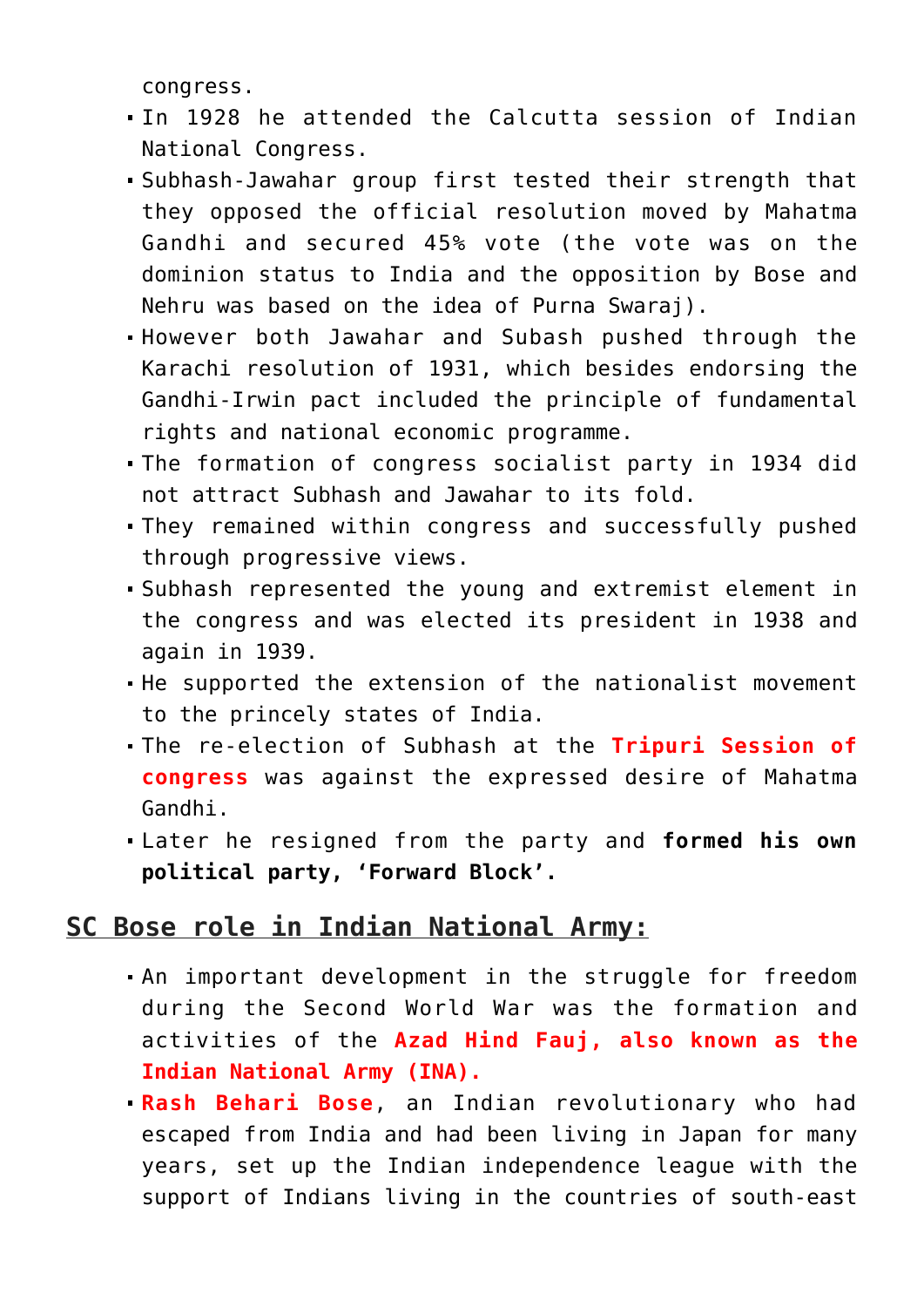Asia.

- When Japan defeated the British armies and occupied almost all the countries of south-East Asia, the league formed the Indian National Army from among the Indian prisoners of war with the aim of liberating India from the British rule.
- **General Mohan Singh,** who had been an officer in the British Indian army, played an important role in organizing this army.
- In the meantime, **Subhas Chandra Bose had escaped from India in 1941 and gone to Germany** to work for India's Independence.
- **In 1943, he came to Singapore to lead the Indian Independence league** and rebuild the INA to make it an effective instrument for the freedom of India.
- The Azad Hind Fauj comprised about 45,000 soldiers, among who were Indian prisoners of war as well as Indians who were settled in various countries of southeast Asia.
- **On 21 October 1943,** Subhash Bose, who was now popularly known as **Netaji, proclaimed the formation of the provisional government of independent India (Azad Hind) in Singapore.**
- Netaji went to the Andaman which had been occupied by the Japanese and hoisted the flag of India.
- In early 1944, three units of the Azad Hind Fauj (INA) took part in the attack on the north-eastern parts of India to oust the British from India (Imphal campaign).

# **Differences in outlook of Gandhiji and SC Bose:**

Both Gandhi and Subhash Chandra Bose differed in their approach and had a different understanding of political reality.

Subhash Chandra Bose adopted violent means for the liberation of India and thus led Indian National Army. Gandhi, on the other hand, was a firm believer of non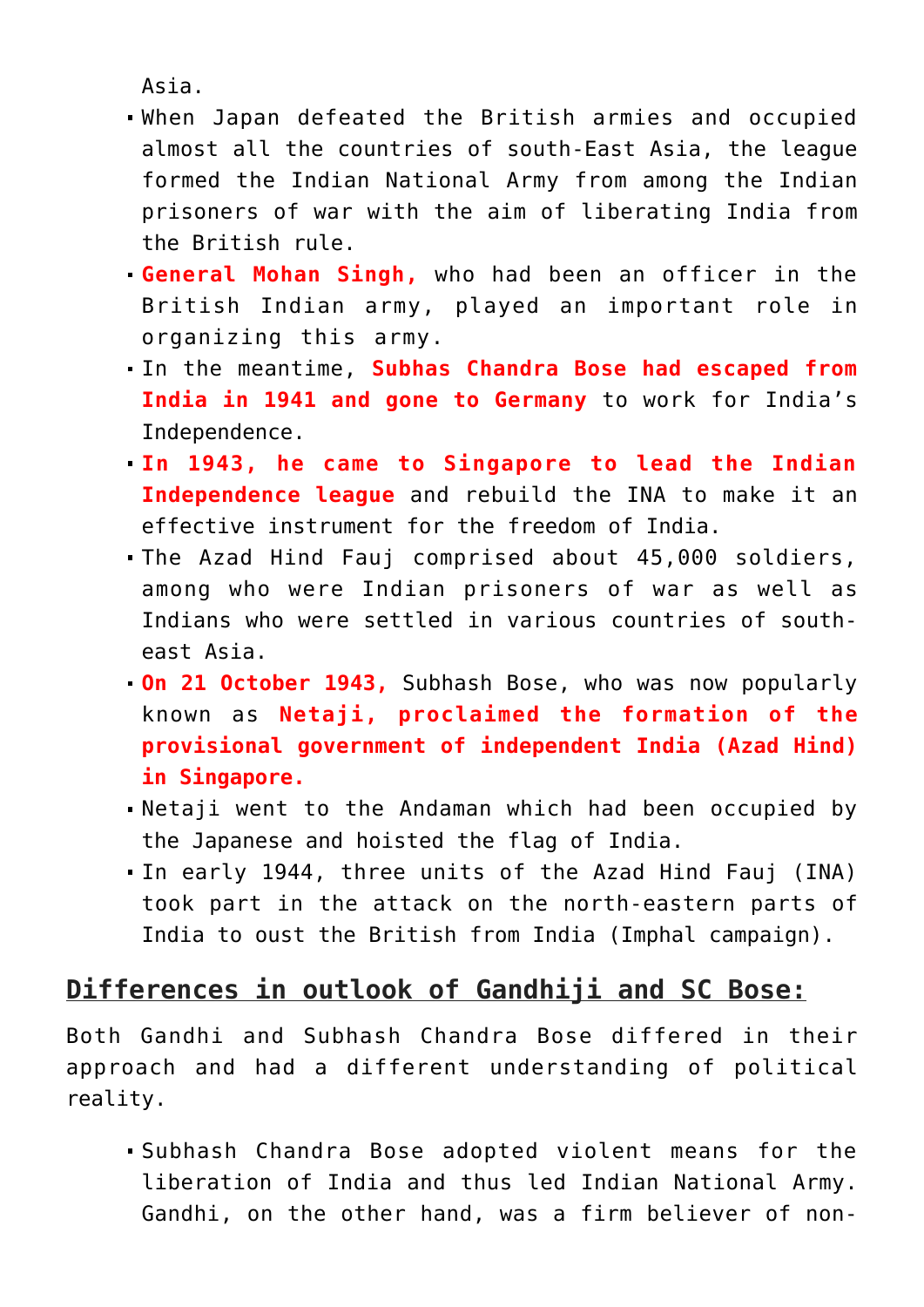violence and led peaceful mass protests.

- Gandhi subscribed to the favoured trusteeship pattern of relation between Capitalist and labourers. Subhash Chandra was a keen follower of radical leftist ideology and organized trade unions.
- Bose wanted to grab the opportunity provided by the Second World War for India's freedom, thus approached Germany, Japan while Gandhi saw fascism and Nazism a greater danger to Indian polity and society thus cooperated with British.
- Religious teachings had great importance in the life of Gandhi while Subhash Chandra Bose was a leftist and rationalist.
- Gandhi's idea of freedom was based on self-rule and rule over self. Bose viewed freedom not only in terms of the political self-rule but also freedom from socioeconomic inequalities, casteism, intolerance etc.

Both Netaji Subhash Chandra Bose and Mahatma Gandhi were infallibly dedicated to the cause of Indian freedom. In spite of all the differences in ideologies, both these great men admired and respected each other. **In 1942 Gandhi called Subhash Bose the "Prince among the Patriots"** for his great love for the country. Bose too admired Gandhi and in a radio broadcast from Rangoon in 1944, he called **Mahatma Gandhi "The Father of Our Nation."**

#### **Mould your thought:**

1. Subhash Chandra Bose represented an alternative political tradition in Indian national movement which questioned the dominant line of the Indian politics. Critically Examine.

#### *Approach to the answer:*

- Write about ideology of Bose
- Write his contribution in INC
- Write why he quit congress and formed Indian National